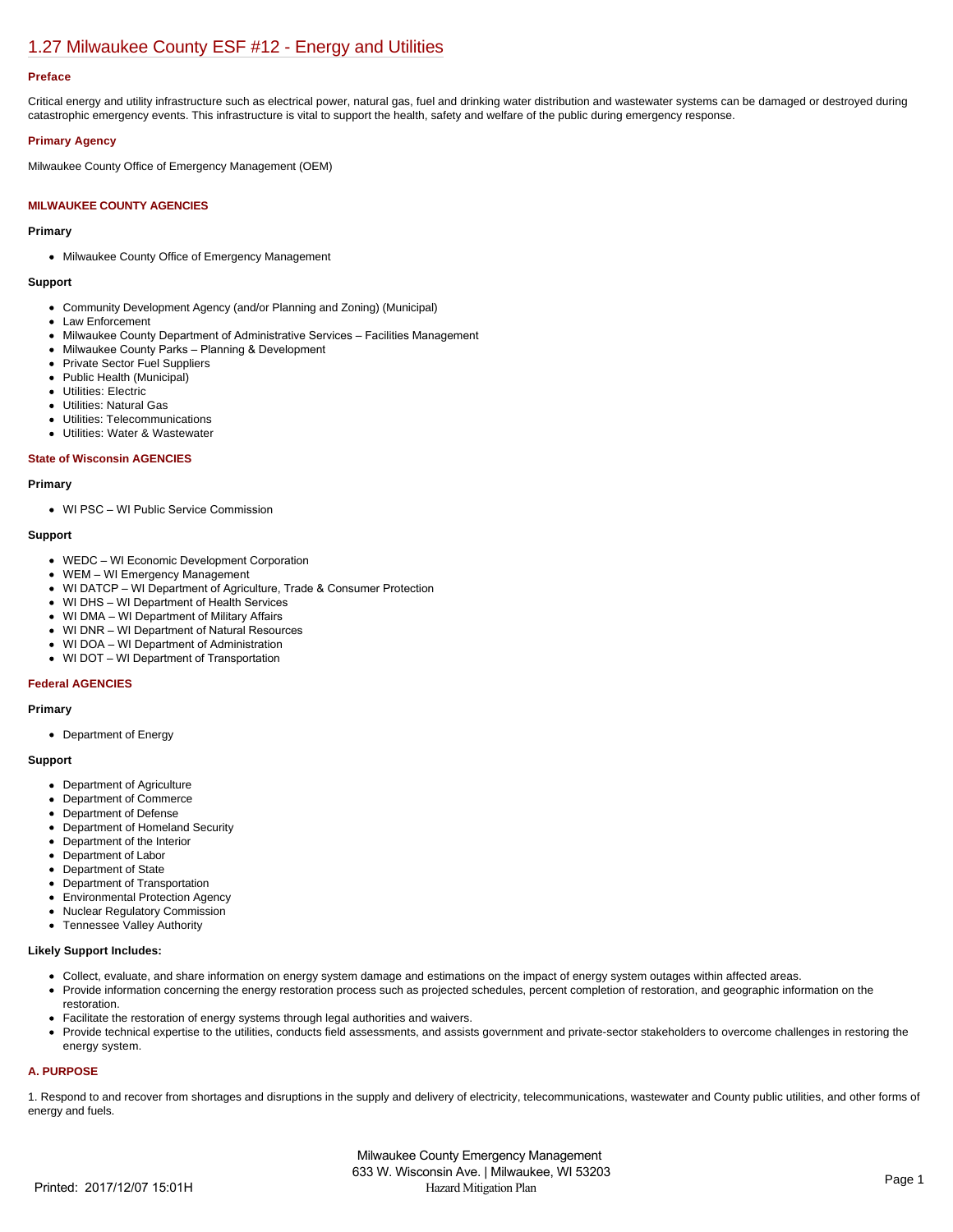## **B. POLICIES**

- 1. The County Executive and Board of Supervisors may establish energy allocation, use and restoration priorities.
- 2. The County Executive and Board of Supervisors may establish and order energy conservation measures.

## **PRIMARY DEPARTMENT RESPONSIBILITIES/TASKS BY PHASE**

## **MILWAUKEE COUNTY OFFICE OF EMERGENCY MANAGEMENT (OEM)**

|                      | The Milwaukee County Office of Emergency Management works with partner agencies to:                                                                                                                                                                                                                                                                                                                                                                                                                                                                                                                                                                                                       |
|----------------------|-------------------------------------------------------------------------------------------------------------------------------------------------------------------------------------------------------------------------------------------------------------------------------------------------------------------------------------------------------------------------------------------------------------------------------------------------------------------------------------------------------------------------------------------------------------------------------------------------------------------------------------------------------------------------------------------|
| <b>Pre-Emergency</b> | 1. Maintain this Emergency Support Function (ESF).<br>2. Identify local energy systems and providers.<br>3. Establish, maintain resource inventories.<br>4. Develop procedures for assessing damages to local utility distribution systems.<br>5. Encourage mitigation practices at utility distribution facilities to reduce the potential effects of hazards on the utility's ability to deliver energy<br>to local users.<br>6. Participate in drills, exercises.<br>7. Develop emergency action checklists.<br>8. Monitor public utility related issues to prevent a surprise public utility shortage.<br>9. Develop an operations plan for responding to public utilities shortages. |

| EOC.<br>$\ldots$ When notified. $r^-$<br>l. report to the Milwaukee County<br>Emergency<br>2. Coordinate energy utility activities with the appropriate tasked organizations. |
|-------------------------------------------------------------------------------------------------------------------------------------------------------------------------------|
|-------------------------------------------------------------------------------------------------------------------------------------------------------------------------------|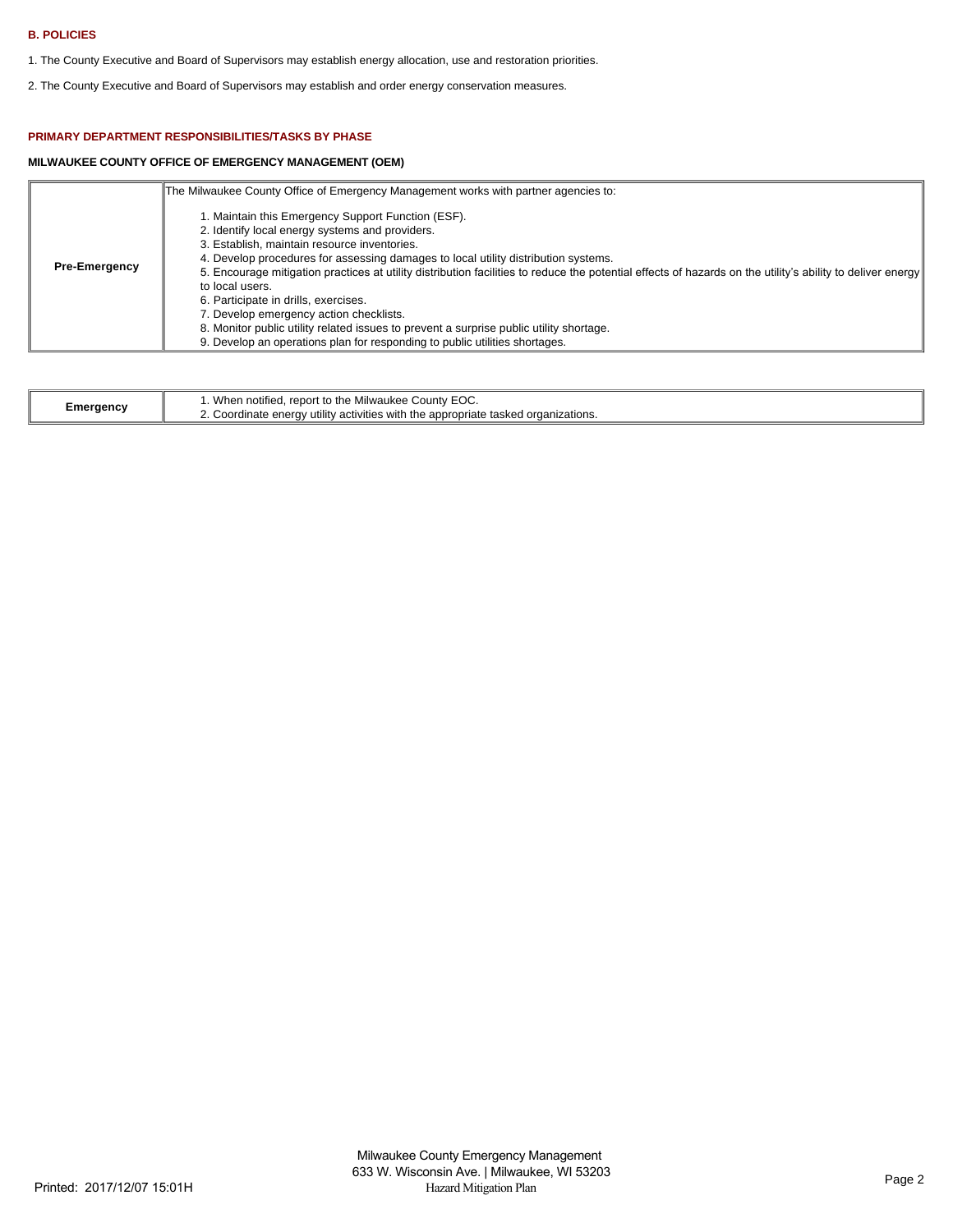|                                             | 1. Staff the ESF # 12 position in the EOC.                                                                                                                                                                                                                                                                                                                                                                                |
|---------------------------------------------|---------------------------------------------------------------------------------------------------------------------------------------------------------------------------------------------------------------------------------------------------------------------------------------------------------------------------------------------------------------------------------------------------------------------------|
|                                             | 2. Determine condition, status of County energy and utility systems.                                                                                                                                                                                                                                                                                                                                                      |
|                                             | • a. Initiate damage assessment/recovery activities for local power, gas, water/ wastewater distribution systems.                                                                                                                                                                                                                                                                                                         |
|                                             | • b. Determine possible affected areas, structures and resources needed for energy restoration.                                                                                                                                                                                                                                                                                                                           |
|                                             | 3. Establish contact and coordinate with WE Energies                                                                                                                                                                                                                                                                                                                                                                      |
|                                             | • Request that WE Energies send a representative to Milwaukee County EOC or provide liaison contact information.                                                                                                                                                                                                                                                                                                          |
|                                             | 4. Coordinate with support departments/agencies, to establish priorities and develop strategies for the initial response and restoration of<br>utilities.                                                                                                                                                                                                                                                                 |
|                                             | 5. Coordinate the provision of energy materials, supplies, and personnel for the support of emergency activities being conducted by the<br>Milwaukee County EOC.                                                                                                                                                                                                                                                          |
|                                             | 6. Communicate with and monitor County and utility response actions.                                                                                                                                                                                                                                                                                                                                                      |
|                                             | 7. Maintain communication with utility representatives to determine emergency response and recovery needs.                                                                                                                                                                                                                                                                                                                |
| <b>Emergency Operations</b><br>Center (EOC) | • Contact electric, gas, telephone, and water utilities serving the emergency area to obtain information about damage and/or assistance<br>needed in their areas of operation.                                                                                                                                                                                                                                            |
|                                             | 8. Determine region's generating capacity, expected peak loads; expected duration of emergency event, explanation of utilities' actions; and<br>recommendations of local agency actions in support of the utilities.                                                                                                                                                                                                      |
|                                             | 9. Provide assistance to local providers in locating and acquiring equipment necessary to restore local electrical and gas capabilities, and to<br>restore the water/wastewater systems.                                                                                                                                                                                                                                  |
|                                             | • a. Coordinate County government equipment and personnel as required to aid in this restoration.<br>• b. Procure needed resources to repair damaged energy systems. Such resources could include transportation to speed system repair<br>as well as logistical support for utility field operations<br>• c. Work with local and state emergency organizations to establish priorities to repair damage to such systems. |
|                                             |                                                                                                                                                                                                                                                                                                                                                                                                                           |
|                                             | 10. Monitor the procedures followed by individual utilities during energy generating capacity shortages to ensure County–wide action and<br>communication.                                                                                                                                                                                                                                                                |
|                                             | 11. Determine present and future need for energy and utility resources.                                                                                                                                                                                                                                                                                                                                                   |
|                                             | • a. Coordinate with ESF #6 Mass Care to identify emergency shelter power generation status/needs.<br>• b. Coordinate with support agencies and other ESF's with assistance in providing resources for emergency power generation.                                                                                                                                                                                        |
|                                             | 12. Receive and assess requests for aid from County, state and federal agencies, energy offices, energy suppliers, and distributors.<br>13. Obtain, coordinate energy and utilities resources as requested by field incident commanders.<br>14. Sources for resources can include:                                                                                                                                        |
|                                             | • a. State and federal agencies.<br>• b. Private industry.                                                                                                                                                                                                                                                                                                                                                                |
|                                             | 15. Establish, maintain contact with WEM Duty Officer.                                                                                                                                                                                                                                                                                                                                                                    |
|                                             | • Coordinate delivery of energy and utilities resources to affected areas.                                                                                                                                                                                                                                                                                                                                                |
|                                             | 16. Update the PIO with accurate assessments of energy supply, demand and requirements to repair or restore energy systems.                                                                                                                                                                                                                                                                                               |
|                                             | • Inform PIO about generating capacity shortfalls.                                                                                                                                                                                                                                                                                                                                                                        |
|                                             | 17. Maintain accurate logs and other records of emergency responses.<br>18. Draft recommendations for after action reviews and other reports as appropriate.<br>19. Maintain records of cost and expenditures to accomplish this ESF and forward them to the EOC Finance/ Administration Section Chief.                                                                                                                   |
|                                             |                                                                                                                                                                                                                                                                                                                                                                                                                           |

| <b>Recovery Actions</b> | 1. Coordinate the provision for resources to assist local, state and federal agencies in restoring emergency power and fuel needs.<br>2. Review recovery actions and develop strategies for meeting local energy needs.<br>3. Continue to monitor local, state and utility actions.<br>4. Coordinate restoring of all utilities to all County buildings.<br>5. Participate in after reviews.<br>6. Return organization and personnel to a state of operational preparedness. |
|-------------------------|------------------------------------------------------------------------------------------------------------------------------------------------------------------------------------------------------------------------------------------------------------------------------------------------------------------------------------------------------------------------------------------------------------------------------------------------------------------------------|
|-------------------------|------------------------------------------------------------------------------------------------------------------------------------------------------------------------------------------------------------------------------------------------------------------------------------------------------------------------------------------------------------------------------------------------------------------------------------------------------------------------------|